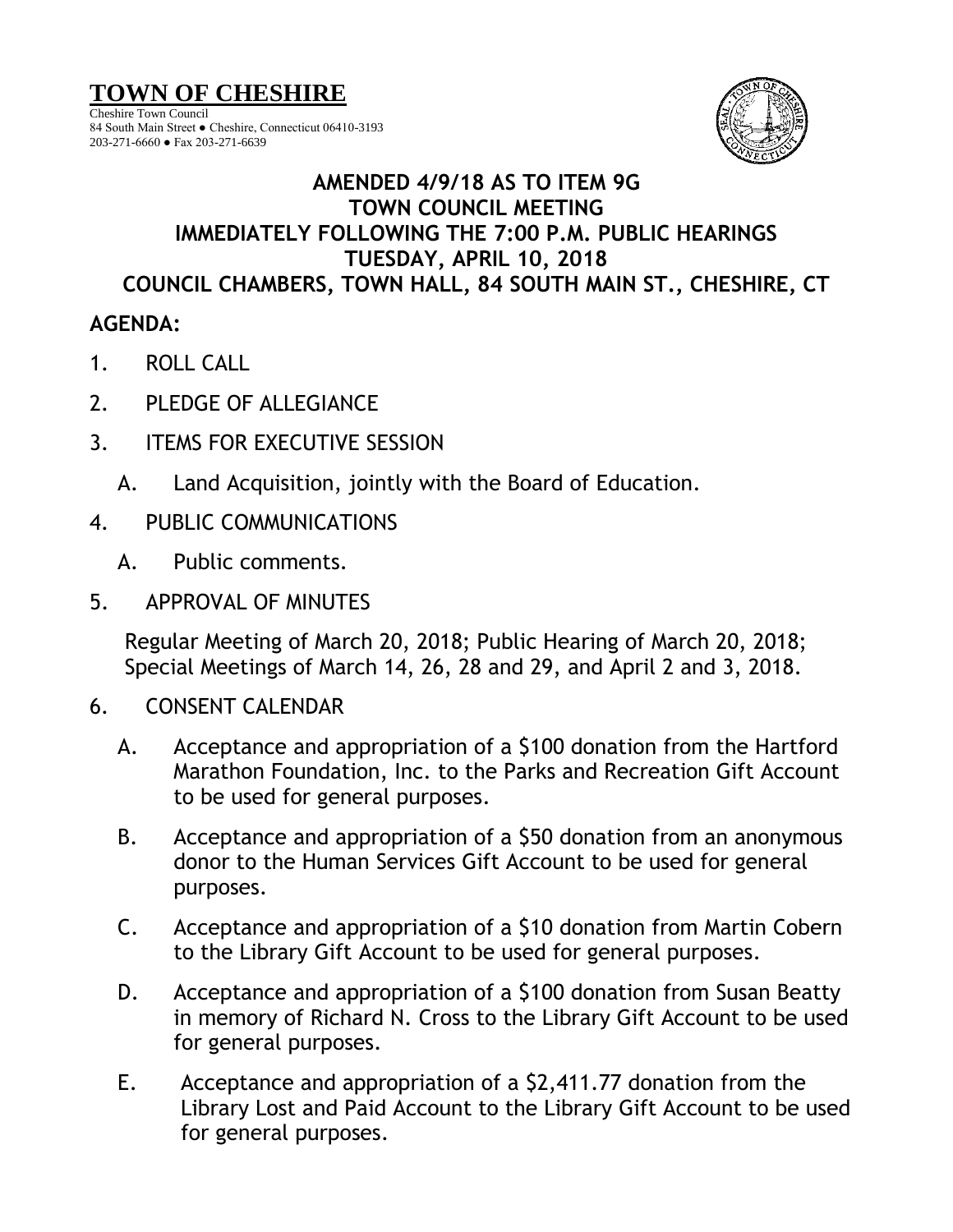- F. Authorization to apply for 2019 Historic Documents Preservation Grant in the amount of \$6,500 for document imaging.
- G. Acceptance and appropriation of funds and approval of contract amendment for change of use to purchase of records storage equipment for the 2018 Historic Documents Preservation Grant.
- H. Authorization to apply for Eversource energy credits to help defer cost of solar carport.
- 7. ITEMS REMOVED FROM CONSENT CALENDAR
- 8. OLD BUSINESS
- 9. NEW BUSINESS
	- A. Discussion of proposed Blighted and Unsafe Premises ordinance.
	- B. Approval of proposed Traffic Control ordinance.
	- C. Waiver of RFP for consultant on Phase II of Radio Communication Software project and authorization to hire Intertech for \$25,000.
	- D. Approval of recommendation to unfreeze the Recreation Program Coordinator position funding.
	- E. Award of bid for Generator Plug Box Project and request for amendment to capital budget resolution.
	- F. Authorization to allocate \$200,000 from the BOE Capital Non-Recurring Maintenance Fund to reimburse the BOE Operating Budget for repairs necessitated by the district-wide underground storage tank corrective action plan.
	- G. Appointment of Rob Oris, Jr. as Cheshire's Representative to Naugautuck Valley Council of Governments.
	- H. Status of the FY 17-18 Operating Budget.
- 10. TOWN MANAGER REPORT AND COMMUNICATIONS
	- A. Monthly Status Report.
	- B. Department Status Reports: Police, Fire, Fire Marshal.
- 11. REPORTS OF COMMITTEES OF THE COUNCIL
	- A. Chairman's Report.